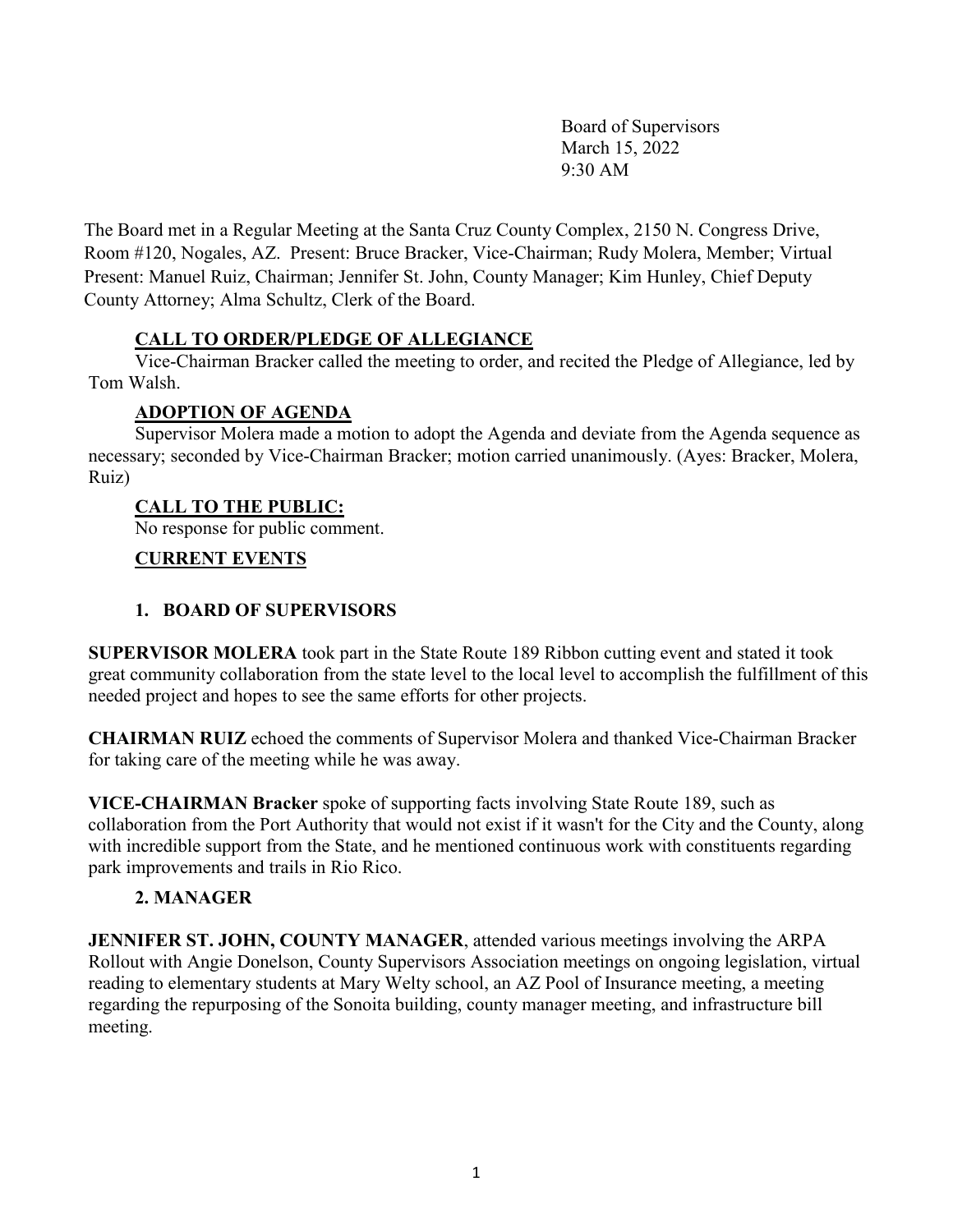# **DEPARTMENT REPORTS AND ACTIVITIES**

#### **1. FINANCE: CASH & INVESTMENTS, EXPENDITURES & REVENUES REPORTS**

Mauricio Chavez, Administrative Services Department Director, reported \$16,661,096.17 in the General Fund, of which \$10,290,195.84 is invested; \$2,893,113.04 in the Road Fund, of which \$815,562.56 is invested; \$1,111,176.51 in the Flood Control District Fund, of which \$1,012,815.46 is invested; \$2,609,961.06 in the Jail District Fund, of which \$1,002,226,.49 is invested; \$40,726,564.91 total for all funds, of which \$14,935,933.13 is invested; \$13,442,893.81 estimated end of month balance, compared to \$10,129,741.67 cash at March 2021, a difference of \$3,313,152.14.

### **2. WORKFORCE DEVELOPMENT UPDATE**

Maritza Cervantes, WIOA Director, presented a Workforce Development update. The Board thanked Maritza and her staff for their hard work.

# **ACTION ITEMS**

# **1. DISCUSSION/POSSIBLE ACTION FOR AUTHORIZATION TO FILL:**

Supervisor Molera moved to approve 1a and 1b, seconded by Vice-Chairman Bracker; the motion carried unanimously. (Ayes: Bracker, Molera, Ruiz)

# **A COURT ADMINISTRATOR POSITION (REQ: SUPERIOR COURT)**

**B ANIMAL CARE AND CONTROL OFFICER POSITION (REQ: ANIMAL CONTROL)**

# **2. DISCUSSION/POSSIBLE ACTION TO APPROVE THE STATE FILL THE GAP GRANT FOR FY2022 (REQ: SUPERIOR COURT)**

Supervisor Molera moved to approve, seconded by Vice-Chairman Bracker; the motion carried unanimously. (Ayes: Bracker, Molera, Ruiz)

# **3. DISCUSSION/POSSIBLE ACTION TO APPROVE THE LOCAL JUDICIAL COLLECTION ENHANCEMENT FUND (JCEF) GRANT TO FUND CIRCLES OF PEACE IN THE AMOUNT OF \$25,000 FROM JANUARY 1, 2022 THROUGH DECEMBER 31, 2022 (REQ: JUSTICE OF THE PEACE)**

Supervisor Molera moved to approve, seconded by Vice-Chairman Bracker; the motion carried unanimously. (Ayes: Bracker, Molera, Ruiz)

### **4. DISCUSSION/POSSIBLE ACTION TO APPROVE FFY21 OPERATION STONE GARDEN (OPSG) GRANT PROGRAM AWARDS WITH THE ARIZONA DEPARTMENT OF HOMELAND SECURITY FOR: (REQ: SHERIFF)**

Supervisor Molera moved to approve 4a and 4b, seconded by Vice-Chairman Bracker; the motion carried unanimously. (Ayes: Bracker, Molera, Ruiz)

# **A SUB-RECIPIENT AGREEMENT NO. 210440-01, OPSG OVERTIME & MILEAGE IN THE AMOUNT OF \$805,247**

# **B SUB-RECIPIENT AGREEMENT NO. 210440-02, OPSG EQUIPMENT IN THE AMOUNT OF \$272,000**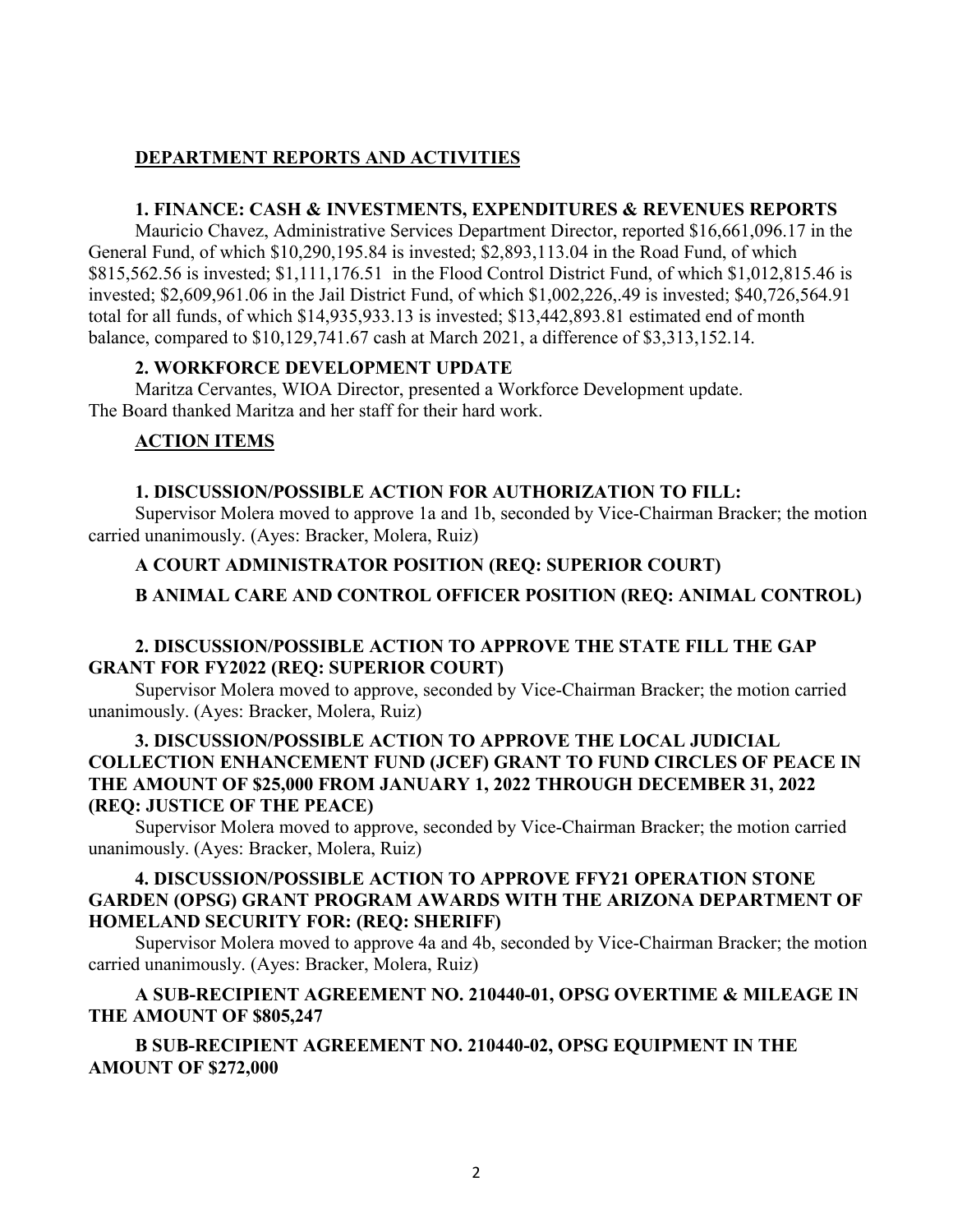### **5. DISCUSSION/POSSIBLE ACTION TO APPROVE AMENDMENTS TO INTERGOVERNMENTAL AGREEMENTS: (REQ: HEALTH SERVICES)**

Supervisor Molera moved to approve 5a and 5b, seconded by Vice-Chairman Bracker; the motion carried unanimously. (Ayes: Bracker, Molera, Ruiz)

### **A REPLACE INTERGOVERNMENTAL AGREEMENT NO. IGA2021-036 WITH CTR058663 FOR COVID-19 ENHANCED AND SUSTAINED TESTING AND EXTEND THE ENDING DATE FROM FEBRUARY 28, 2022 TO FEBRUARY 28, 2023**

### **B REPLACE INTERGOVERNMENTAL AGREEMENT NO. IGA2021-062 WITH CTR058658 FOR COVID-19 CONTACT TRACING AND EXTEND THE ENDING DATE FROM FEBRUARY 28, 2022 TO FEBRUARY 28, 2023**

### **6. DISCUSSION/POSSIBLE ACTION TO APPROVE A PAYMENT PROCESSING AGREEMENT WITH CSG FORTE PAYMENTS, INC. FOR A DEBIT/CREDIT CARD PAYMENT SYSTEM EFFECTIVE MARCH 15, 2022 (REQ: HEALTH SERVICES)**

Supervisor Molera moved to approve, seconded by Vice-Chairman Bracker; the motion carried unanimously. (Ayes: Bracker, Molera, Ruiz)

### **7. DISCUSSION/POSSIBLE ACTION TO AWARD BID# B-01-22-CO01-MANAGEMENT OF AMERICAN RESCUE PLAN ACT OF 2021 DIRECT ASSISTANCE FOR LOCAL GOVERNMENTS FORGIVABLE LOAN FUND PROGRAM TO PRESTAMOS CDFI, LLC, A DIVISION OF CHICANOS POR LA CAUSA IN THE AMOUNT OF \$161,000 (REQ: ADMINISTRATIVE SERVICES)**

Supervisor Molera moved to approve, seconded by Vice-Chairman Bracker; the motion carried unanimously. (Ayes: Bracker, Molera, Ruiz)

# **8. DISCUSSION/POSSIBLE ACTION TO APPROVE AMENDMENT #5 OF INTERGOVERNMENTAL PARTNERSHIP AGREEMENT NO. PR16-073 TPSHP WITH THE ARIZONA STATE PARKS BOARD FOR OPERATION OF THE TUBAC PRESIDIO STATE HISTORIC PARK (REQ: COUNTY MANAGER)**

Supervisor Molera moved to approve, seconded by Vice-Chairman Bracker; the motion carried unanimously. (Ayes: Bracker, Molera, Ruiz)

# **9. DISCUSSION/POSSIBLE ACTION TO APPROVE PROCLAMATION DECLARING MARCH 29, 2022 AS NATIONAL VIETNAM WAR VETERANS DAY (REQ: COUNTY MANAGER)**

Supervisor Molera moved to approve, seconded by Vice-Chairman Bracker; the motion carried unanimously. (Ayes: Bracker, Molera, Ruiz)

### **10. DISCUSSION/POSSIBLE ACTION TO APPROVE CERTIFICATES OF REMOVAL AND ABATEMENT OF TAXES AND/OR PENALTY: (REQ: TREASURER)**

Supervisor Molera moved to approve 10a and 10b, seconded by Vice-Chairman Bracker; the motion carried unanimously. (Ayes: Bracker, Molera, Ruiz)

#### **A TAX ID: 152-04-560 - KINO RANCH LTD, \$21.98**

#### **B TAX ID: 535650201 - PUCHI PROPERTIES INC., \$46.80**

**11. TAX VALUATION ADJUSTMENTS: (REQ: ASSESSOR)** were approved as submitted